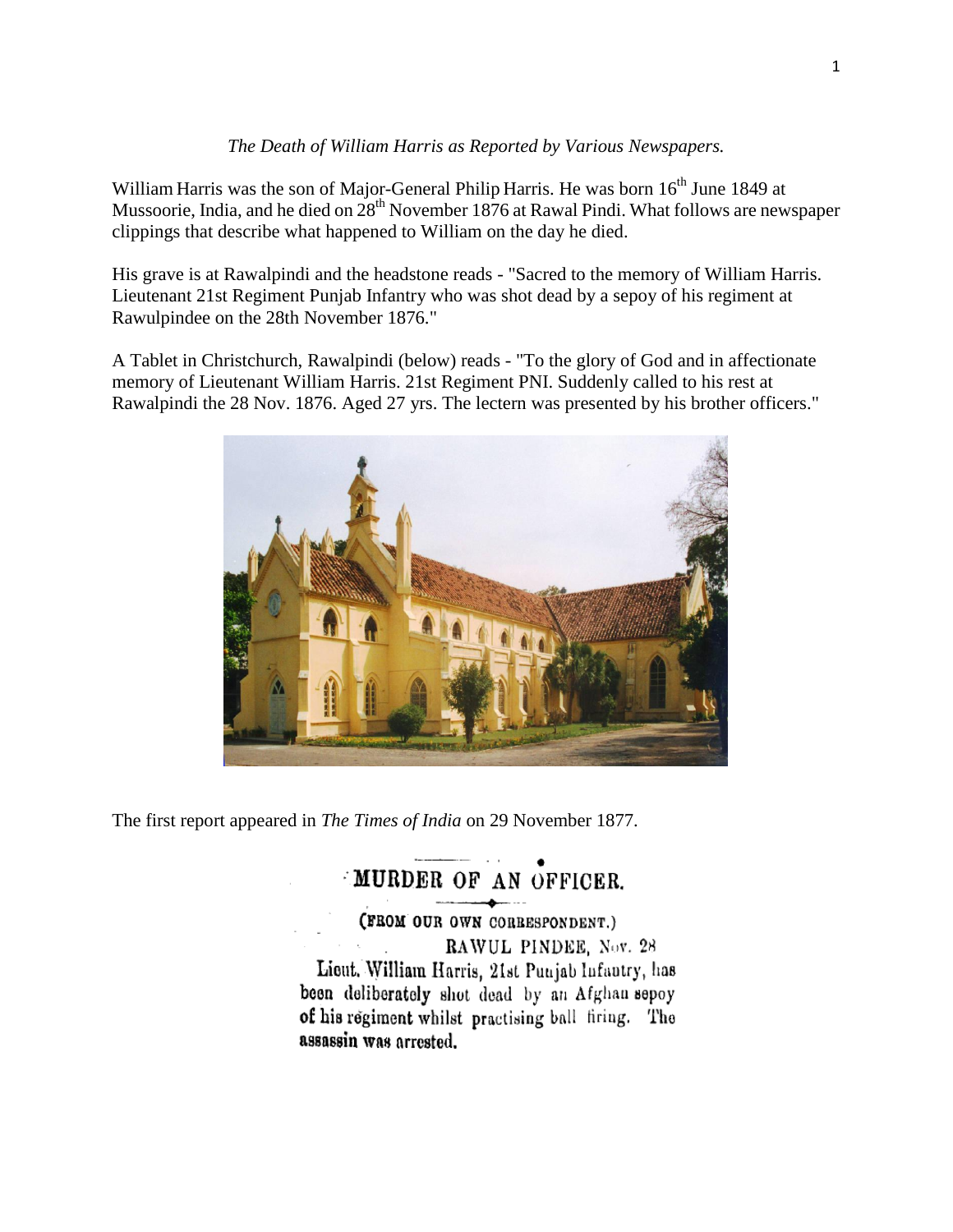### **up** remembered. THE MURDER OF LIEUT, HARRIS. (FROM OUR OWN CORRESPONDENT.) RAWAL PINDEE, DEC. 1. IT is seldom that one witnesses such consternation and grief as were displayed here last Tuesday morning, when intelligence was brought in that poor Lieut. William Harris, of the 21st Punjab Native Infantry, had been shot dead by a murderous, blood. thirsty Afghan sepoy of his own regiment. The unraty Arguan sepoy of his own regiment, The<br>seene of the catastrophe was at the regimental butts,<br>where a section of recruits were going through a pre-<br>liminary course of ball practice under Lt, Harris' com-<br>and the proce mand. It appears the section had done very badly, and Lt. Harris censured the worst shots. The slight and well-merited censures administered seems to have inconsect the Afghan, who in a momentary fit of passion stepped suddenly forward, and after siming at the target wheeled round and deliberately discharged his rifle at Lt. Harris, who fell mortally wounded. The sepoy endeavoured to effect his escape, and accordingsection firing after him, without however hitting him. Once under cover the assassin discharged five rounds at his pursuers, happily without hitting anyone, when, having expended all his ammunition, he surrendered. naving expended an maximumition, he surrendered,<br>and was immediately removed into custody. Lient, Harris was humculated on Wednesday morning midst the muiversal grief of all who knew him, The cortege that followed his remains was an imposing correge may concoved his remains was an imposing<br>one, consisting of almost every European officer, civil and military, in the station, and the whole of the native officers and men of the 21st P. N. I. Great sympathy is felt for Major Harris, brother of the<br>decased, who commands the 11th N, I, stationed here. The murderer has been tried by court martial, and the proceedings eent up to army head-quarters for confirmation. There is little doubt as to what the sentence will be, but it is to be regretted that any delay. should have been allowed to take place in the execution of the miscreant. Summary punishment in cases of this sort is the only effectual means of making an impression on the natives. There are, of course, many wild opinions expressed in connexion with this unfortunate occurrence, some tending to establish a parallel between it and events which preceded the mutiny of 1875; but, from the closest enquiry, there ssems to be no room for believing that a spirit of insubordination or disloyalty exists amongst the men of the 21st P. N. I. or any of the other native corps lethe case in these parts. At any rate, it is satisfactory for<br>feel that the blind confidence reposed in the native<br>feel that the blind confidence reposed in the native<br>soldiery prior to 1857, which resulted so disast-<br>trous disloyalty on their part will be visited with prompt, and there is little doubt, effectual punishment.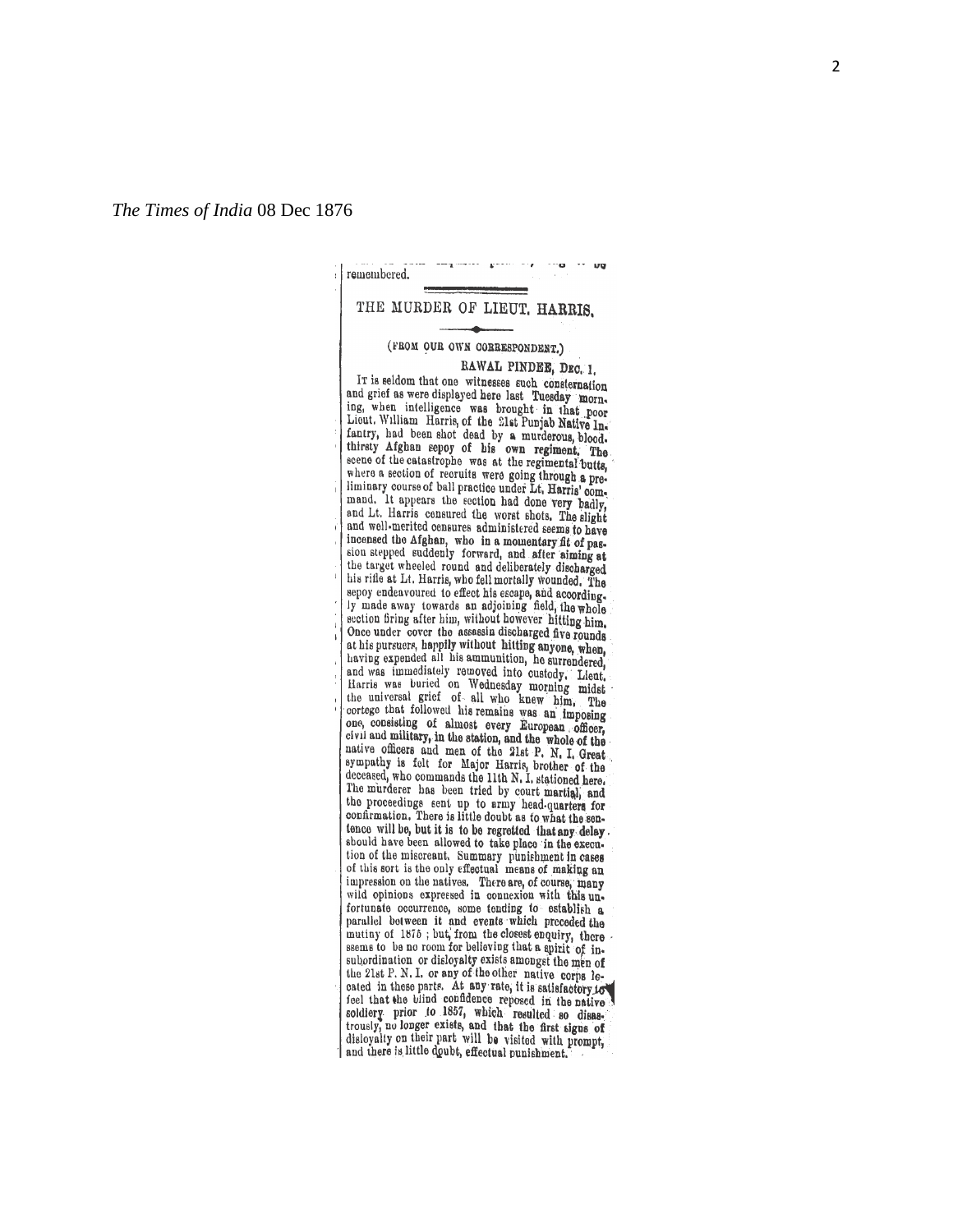### The English Newspapers

*Birmingham Daily Post*, Tuesday, December 5, 1876

Lieutenant Harris, 21st Punjaub Infantry, has been shot dead at rifle practice by a Pathan Sepoy, with whom he had found fault for bad shooting. The murderer, fixing his bayonet, ran away, firing at other officers and men till his ammiunition was expended, when he surrendered.

The exact same same paragraph above appeared in the following newspapers:

*The Bury and Norwich Post, and Suffolk Herald*, Tuesday, December 05, 1876

*Nottinghamshire Guardian*, Friday, December 08, 1876

*The Graphic*, Saturday, December 9, 1876

*The Bucks Herald,* Saturday, December 09, 1876

*Aberdeen Weekly Journal*, Wednesday, December 13, 1876

*Manchester Courier and Lancashire General Advertiser*, Saturday, December 09, 1876;



Below, *The Pall Mall Gazette*, Tuesday, January 2, 1877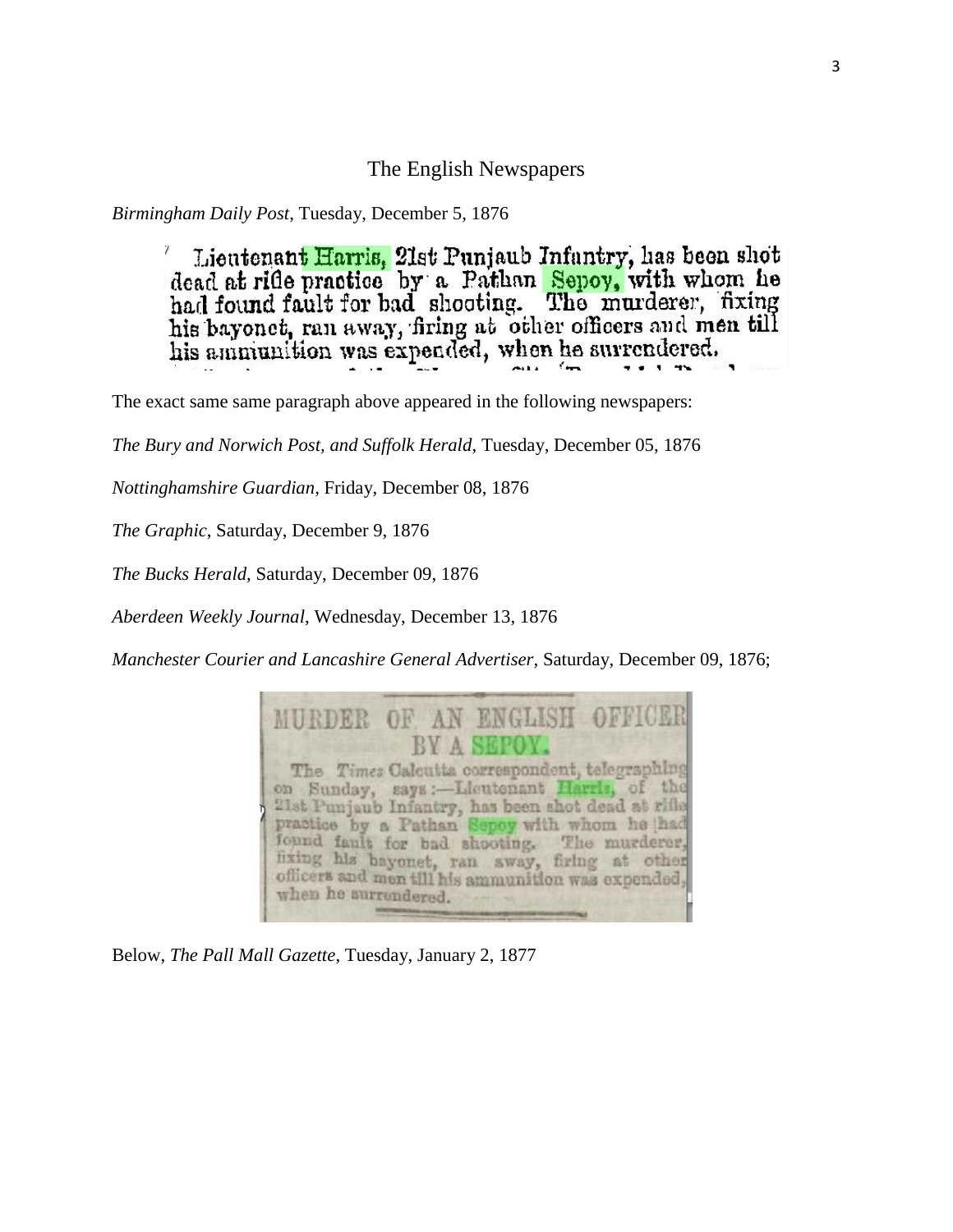### THE MURDER OF AN ENGLISH OFFICER BY A SEPOY.

A correspondent of the Times of India at Rawul Pindee gives some particulars of the murder, already reported by telegraph, of Lieutenant William Harris, of the 21st Punjaub N.L., by a sepoy in that regiment. The writer  $says:$ 

The scene of the catastrophe was at the regimental butts, where a section of recruits were going through a preliminary course of ball practice under Lieutenant Harris's command. It appears the section had done very badly, and Lieutenant Harris consured the worst shots. The slight and well-merited censures administered seems to have incensed the sepoy (an Afghan), who in a momentary fit of passion stepped suddenly forward, and after aiming at the target wheeled round and deliberately discharged his rifle at Lieutenant Harris, who fell mortally wounded. The sepoy endeavoured to effect his escape, and accordingly made away towards an adjoining field, the whole section firing after him, without, Lowever, hitting him. Once under cover the assassin discharged five rounds at his pursuers, happily without hitting any one, when, having expended all his ammunition, he surrendered, and was immediately removed into custody. Lieutenant Harris was buried the next morning midst the universal grief of all who knew him. Great sympathy is felt for Major Harris, brother of the deceased, who commands the rith Native Infantry stationed here. The murderer has been tried by court-martial, and the proceedings sent up to army head-quarters for confirmation,

*The Sheffield & Rotherham Independent*, Wednesday, January 03, 1877

#### THE MURDER OF AN ENGLISH OFFICER BY A SEPOY.

A correspondent of the Times of India at Rawel Findee gives some particulars of the murder, already reported by telegraph, of Lieutenant William Harris, of the 21st Punjaub N.I., by a report in that regiment. The writer says: The needs of the minstrophe was at the regimental batts, where a section of recruits were going through a preliminary course of ball prectice under Lieutenant Hurris's command. It appears the section had done very badly, and Lioutenant Harris consured the worst shots. The slight and well-merited censures administered seem to have incensed the sepox (an Afghan), who in a momentary fix of passion atepped raddenly forward, and atter alming at the target wheeled round and deliberately discharged his mile at Lisutenaut Harris, who fell mortally wounded. The sepoy cadeavoured to effect his corape, and accordingly made away towards an adjoining field, the whole section firing after kim, without, however, hiting him. Once under cover the assassin discharged five rounds at his pursuers, happily without hitting any one, wher, having expended all his nummanition, he sarrendered, and was immediately removed in custody. Lieutenant Harris was buried the next morning amidst. the universal grief of all who knew bim. Great sympathy is felt for Major Harris, brother of the deceased, was commands the lith Native Intentry, stationed here. The marderer has been tried by court-<br>martial, and the proceedings sent up to army headquarters for confirmation.

*Hampshire Telegraph and Sussex Chronicle*, Saturday, January 6, 1877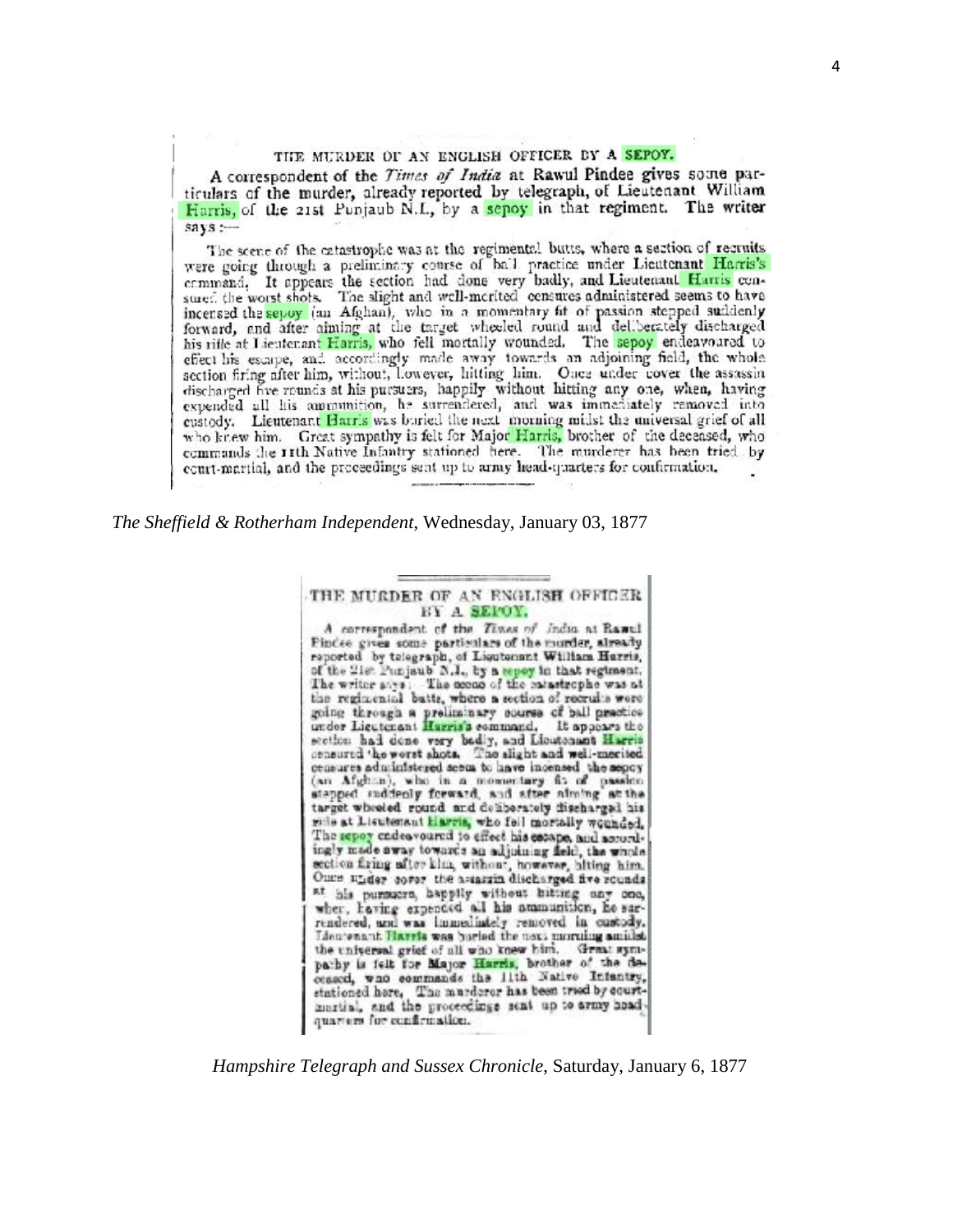*The Times of India* 21<sup>st</sup> Dec 1877

THE sepoy who shot Lieutenant Harris was hanged on Friday morning outside the jail at Rawul Pindee. The execution was almost a private one, only small detachments from each regiment being present. This was done partly out of respect to the feelings of the man's former comrades, and partly because a grand parade would have been altogether to his satisfaction. The evening before, the murderer asked leave to bid farewell to his brother, also a prisoner in the jail-a viper's brood apparently. The brother congratulated him on the crime. "Yes, I did well," was the answer, "but I meant to have shot Colonel Stewart also." Colonel Stewart was on the range at the time of the murder, and was in command of the firing party,

*The Bath Chronicle*, Thursday, January 11<sup>th</sup> 1877

| DIIncess of the nouse or remembersement.<br>The sepay who shot and killed Lieut. W. Harris, of the<br>21st Punjaub Native Infantry, has been sentenced to be |  |
|--------------------------------------------------------------------------------------------------------------------------------------------------------------|--|
| hanged.<br>The French Prefet de Police has issued an order that                                                                                              |  |

*The Irish Times* gave a quite detailed description of the murder on 3<sup>rd</sup> January 1877 based on the original *The Times of India* account.